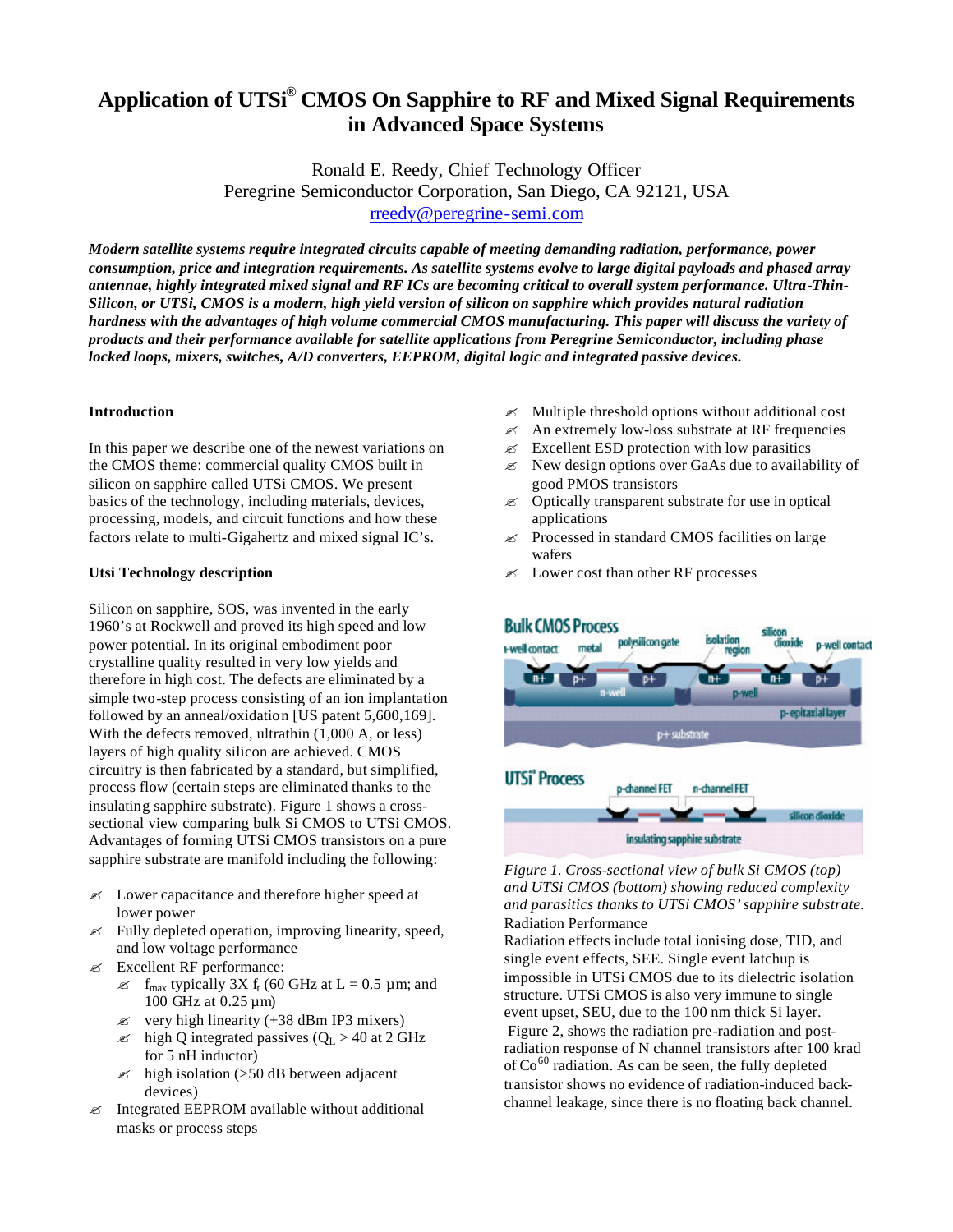For the bias condition to enhance threshold voltage shift, less than 50 mV shifts occur.



*Figure 2. Pre and post radiation response of NMOS transistor after 100 krad Co<sup>60</sup> radiation.*

# **RF Performance**

RF performance of UTSi CMOS devices is discussed. Since all devices made are in UTSi silicon on sapphire, their radiation performance is as discussed above. The following sections will discuss performance of UTSi CMOS based devices, many of which have been delivered to satellite customers.

#### Mixers

Linearity of RF mixers has become a critical parameter to accommodate modern digital modulation schemes such as CDMA. Due to the inherent linearity of the fully depleted UTSi transistors, extremely high linearity can be achieved. Figure 3 shows the IP3 of passive mixers made with UTSi FETOUAD devices.IIP3 values in excess of +30 dBm are achieved in the configuration of Figure3.



*Figure 3. IIP3 vs. input LO power for UTSi FETQUAD based mixer, showing linearity > +30 dBm.*

RF switches are increasing in importance due to new architectures and duplexing techniques. The two key parameters, isolation and insertion loss, can be traded for each other to some degree. A full line of RF switches operating from 1 to 6 GHz with compression points from 10 to 35 dBm. Typical insertion loss is 0.5 dB at 2 GHz with isolation of 35 dB. Since these basic switches can be integrated with high Q passives and digital control logic, they can be integrated into highly complex microwave switching matrices, as shown in Figure 4.



*Figure 4. Photomicrograph of 4x6 microwave matrix switch, MSM, containing 24 SPDT non-reflective switches, four 6:1 Wilkinson power dividers and a serialparallel digital interface. The chip is 3.5x3.5 mm.*

#### Phase Locked Loops

PLLs require combination of RF, analog and digital circuitry. Overall performance is usually measured by observing the phase noise plot. Peregrine has delivered high performance PLL chips to virtually all satellite manufacturers at 2.2 GHz and 3.0 GHz, called the PE9601 and PE9601, respectively. Their detailed characteristics are available on the web.[see www.peregrine-semi.com] Figure 5 shows a typical output for these parts, with excellent phase noise of better than -85 dBc/Hz at 1 kHz offset. Figure 5 also shows the pin-compatible Qualcomm QC 3236 which has more than 10 dB higher phase noise over most of the frequency band.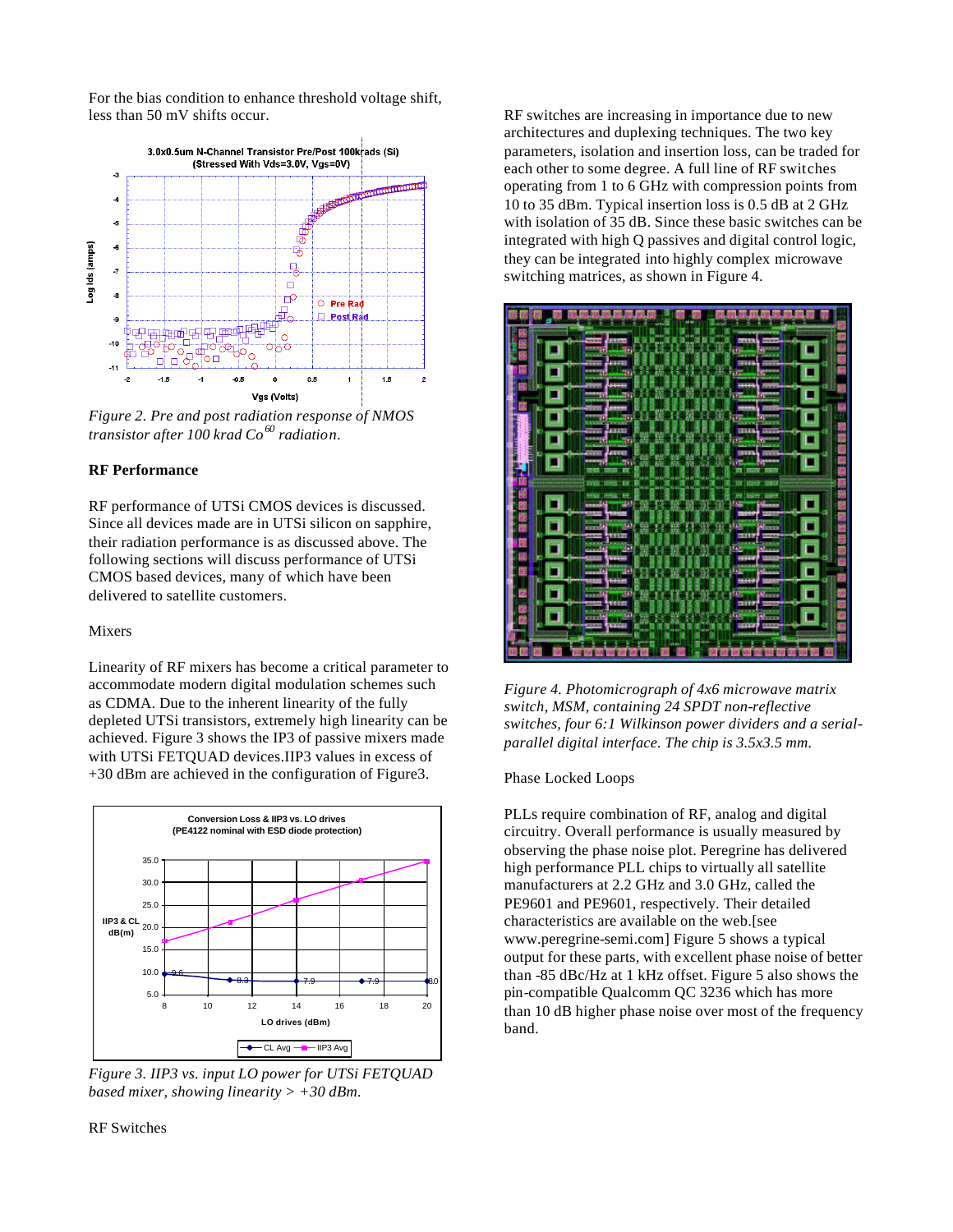

*Figure 5. Phase noise plot of PE 9601 2.2 GHz PLL.*

These PLLs offer direct access to the accumulators, enabling delta-sigma modulation. This advanced form of fractional-N architecture permits even lower phase noise at very small step sizes. In Figure 6 we show a PE9701 with a DSM mo dulation, enabling -93 dBc/Hz at 10 kHz offset while having a frequency variation of 57 Hz.



*Figure 6. Delta-sigma modulated (DSM) PE 9601 showing -93 dBc/Hz at 10 kHz offset. Modulation scheme allows 57 Hz step resolution.*

A key advantage of these PLLs over the bipolar Si type (such as Qualcomm or Plessey) is that the CMOS on sapphire is virtually SEU immune. Proprietary testing has shown that the PLLs have unmeasurable upset rates of the control logic.

#### Passive devices

The most important passive device for RF integration with CMOS devices is a high Q-factor inductor. In order to match a 50 ohm system to the input of a MOSFET, the inductor is required to match the capacitive input of the MOSFET. Q-factor is limited by the substrate resistivity of bulk CMOS, which in turn has limited the usefulness of CMOS in true RF analog applications. In Figure 7, we show a direct comparison of inductors made on bulk Si and on sapphire (the substrate for UTSi CMOS). The bulk Si inductor is from the design library of Taiwan Semiconductor and is made on top of several microns of

silicon dioxide (the core process is a 5 level metal process).

The UTSi inductor is made in 3 um thick Al on top of 2 microns of silicon dioxide on the sapphire substrate. As can be seen, the Q factor at 2 GHz on sapphire is about 20 on sapphire while it is less than 5 on bulk Si. Also, the self-resonant-frequency, SRF, is only about 3 GHz on bulk Si due to capacitance to the substrate. The SRF on sapphire is about 8 GHz and can be made higher with layout changes.



*Figure 7. Comparison of 5 nH inductors fabricated on bulk Si and on sapphire (simulated result) showing higher Q-factor and self resonant frequency.*

A unique concept is being developed by Peregrine called Control Logic and Integrated Passives, or CLIP. In this concept, a base sapphire device is built which contains control logic such as current sources, digital logic and EEPROM along with passive networks for matching and filtering. This offers substantial weight and cost savings and can be applied to receivers, power amplifiers and T/R modules for phased array antennae.

#### EEPROM

A key element in integrated circuits is non volatile memory, of which EEPROM is the most common. It is especially useful for enabling modification of programming or analog trimming after the system or chip has been partially designed. It is also useful for minimizing inventory since a single IC design can be modified by storing adjustment coefficients, as is commonly done in temperature compensated crystal oscillators, TCXO's.

Peregrine has invented a unique EEPROM cell that can be integrated with any UTSi CMOS device. The first such device is the PE 9722, which is a serial load PLL with programming stored in embedded EEPROM. This